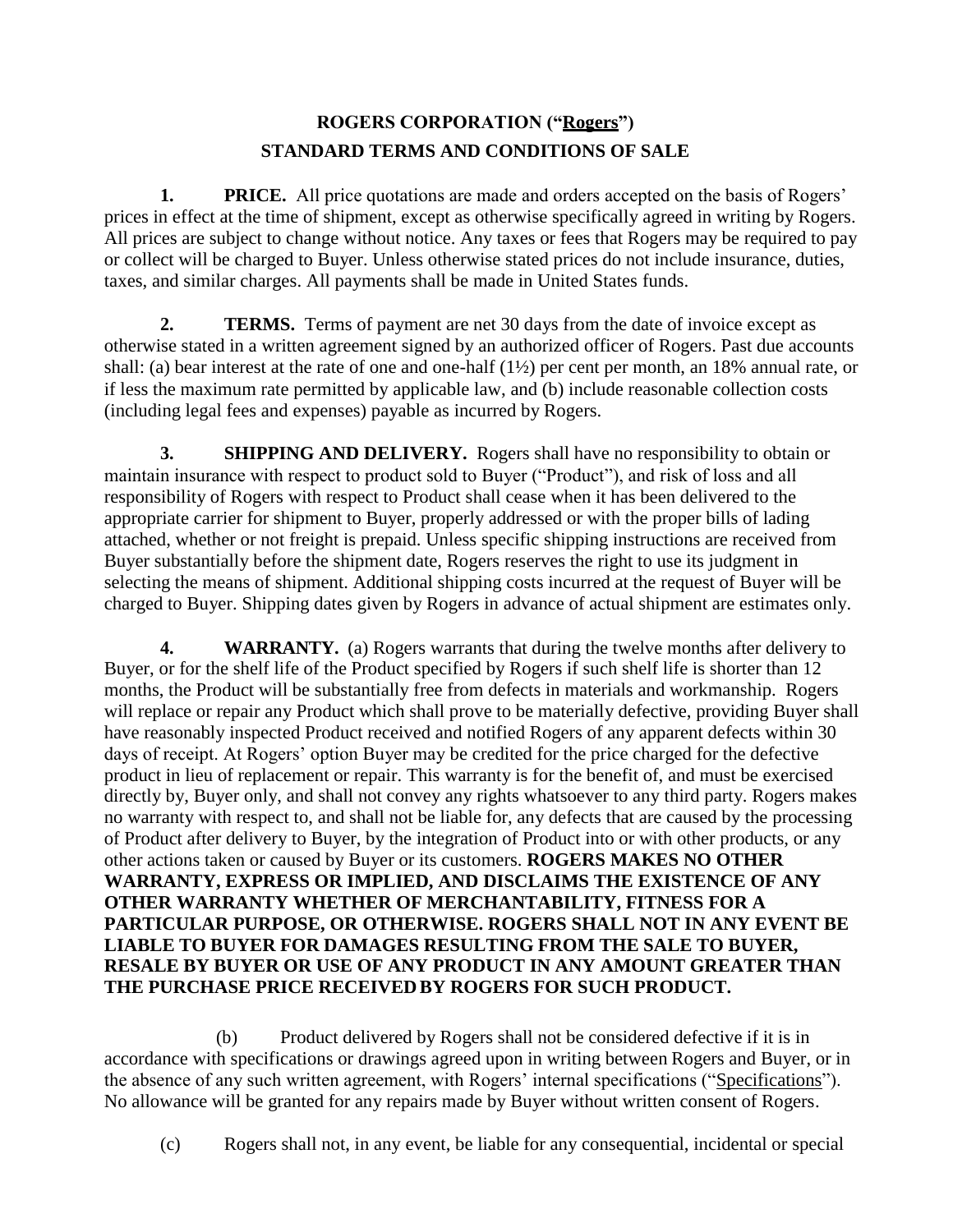damages, punitive damages, or costs or expenses in the event of any breach of warranty or in the event of any default in any term herein or in the event of any loss, damage, injury or cost resulting from or arising out of or in respect of any Product.

(d) Except as Rogers may otherwise agree in a separate writing signed by an authorized officer, Rogers makes no representations or warranties, express or implied, regarding compliance (including, without limitation, notification and/or registration) in the manufacture, distribution in commerce, processing, use, or disposal of any Product, or the constituent substances thereof, with the U.S. Toxic Substance Control Act, the regulations promulgated thereunder or any similar statute or regulation, as the same may be amended from time to time; including in the above disclaimer, without limitation, representations and warranties regarding inclusion of said materials or substances in the various lists compiled by the U.S. Environmental Protection Agency and/or state authorities under any of the aforesaid acts and/or regulations.

(e) European Union Reach Compliance. Buyer warrants, represents and undertakes to Rogers that it will promptly provide Rogers such information as may reasonably be required from time to time in order to obtain and maintain REACH Compliance with respect to the Products and that it shall comply with its obligations under REACH. This includes, but is not limited to (a) information on hazardous properties, regardless of the intended uses; and (b) any other information that may call into question the validity or appropriateness of the risk management measures identified in Rogers' safety data sheets. Compliance with this section shall be a material obligation under these terms.

**5. CLAIMS AND RETURNS.** No Product will be accepted for credit by Rogers if it is substantially in accordance with the Specifications. All claims for shortages, non-conforming Product or poor quality must be made in writing within 30 days of receipt. No return shall be shipped to Rogers except after securing written instructions from Rogers. Rogers shall have the sole right to determine whether returned articles or parts shall be repaired or replaced. Rogers agrees to assume roundtrip transportation costs for defective or nonconforming articles or parts in an amount not to exceed normal truck common carrier shipping charges within the continental United States, provided, however, that if Rogers' inspection discloses that the returned article or part does not require repair or replacement, Rogers' usual charges will apply and Buyer shall assume roundtrip shipping charges. Damage incurred at Buyer's location such as in the process of inspection, handling, and repackaging shall be the sole responsibility of Buyer.

**6. LIABILITY FOR LOSS, DAMAGE, OR DELAY.** Rogers shall not be liable for any loss or damage suffered by Buyer resulting directly or indirectly from, or through, or arising out of any delay in filling an order or in shipment or delivery of any Product, or resulting directly or indirectly from or through delay arising out of any of the following: fire, flood, strike, accident, civil commotion, riot or war, shortage of labor, fuel, materials or supplies, regulations, priorities, orders or embargoes imposed by any civil or military government; or any other cause or causes (whether or not similar to the foregoing) beyond the reasonable control of Rogers.

**7. ADVICE AND OTHER SERVICES.** Buyer agrees that Rogers will not have control over the design, testing or labeling of any product produced using Rogers' Products, and that Buyer is not relying on any representation or statement made by, or on behalf of, Rogers with respect to the suitability of any Product for any purpose, or on any advice, recommendation or information obtained from Rogers' product literature or websites, including any design aid or other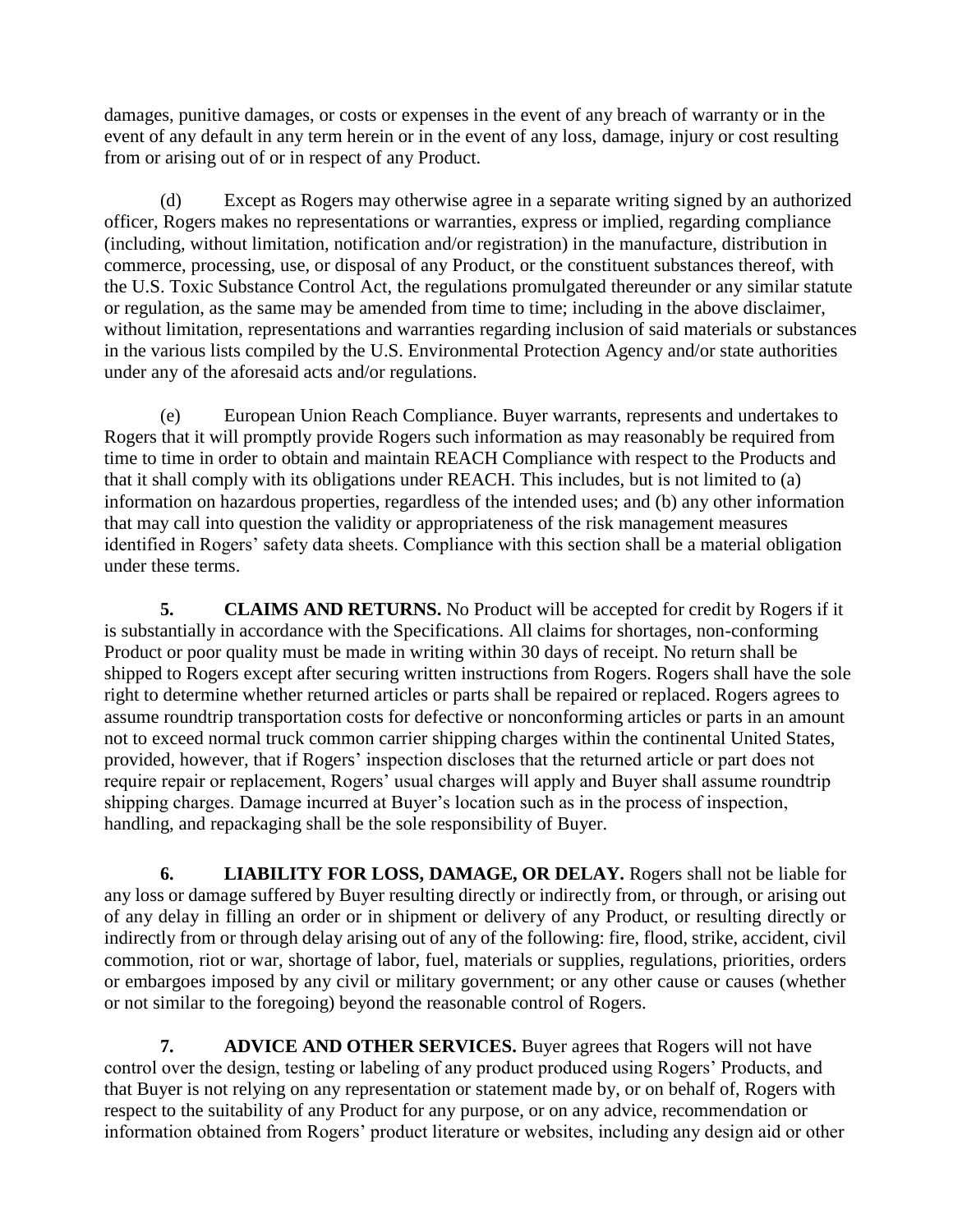service made available by Rogers. Buyer has tested and investigated the Products enough to form an independent judgment concerning their suitability of the use, conversion or processing intended by Buyer and will not make, and hereby waives, any claim against Rogers based on Rogers' advice, statements, information, services or recommendations.

**8. CANCELLATION, ALTERATION OR DELAY REQUESTED BY BUYER.**  Requests by Buyer to cancel or alter an order or to temporarily or permanently stop work or delivery must be made in writing, and any purported acceptance by Rogers of any such request must be evidenced by the manual signature of an authorized officer of Rogers in order to be enforceable against Rogers. Rogers reserves the right to accept or refuse any such request and to set additional charges and other conditions under which a request is granted. Any such additional charges will be due and payable 30 days after notification of Buyer by Rogers. All Product, parts or materials ordered or held by Rogers at Buyer's request shall be at the risk and expense of Buyer. Rogers, at its option, may invoice Buyer for all costs and expenses resulting from such a request. Such invoices shall be due and payable 30 days from issuance.

**9. TOOLS, DIES, DESIGNS, DRAWINGS, JIGS, AND FIXTURES.** Rogers shall retain ownership, possession and control of all tools, dies, designs, drawings, Specifications, jigs, and fixtures prepared for the manufacture of Product subject to any order except where other written arrangements are specifically made between Rogers and Buyer. Rogers shall not be responsible for problems resulting from errors in artwork, drawings, and/or Specifications supplied by Buyer.

**10. UNDERSHIPMENTS – OVERSHIPMENTS.** Rogers reserves the right to overship or under-ship any order for standard products by any amount not to exceed five (5) percent of the amount ordered. For custom products, Rogers will ship within  $+/-$  ten (10) percent of the quantity ordered. Orders will be considered complete when shipped within these ranges. Payment to be based on the actual amount of Product shipped.

**11. PATENTS, TRADEMARKS, AND COPYRIGHTS.** Rogers shall indemnify Buyer for damages for infringement of patents, trademarks or copyrights relating to Product sold hereunder which are solely the products of Rogers' design, and Buyer shall so indemnify Rogers for products that are solely of Buyers' design. Neither party shall be liable to indemnify the other unless the party seeking indemnification is determined by a court of competent jurisdiction to be liable for infringement as aforesaid. No indemnity shall apply to liability resulting from the manner of use of the Product by Buyer or others or from combining the Product with any other items. Each party shall give the other reasonable notice of any claim or infringement to which this indemnity applies and offer to allow the other to defend any suit resulting therefrom; otherwise, the party to whom notice of infringement is given shall not be liable, directly or indirectly, for any damages from such infringement. Anything herein to the contrary notwithstanding, any claim for indemnification shall be subject to the limitations set forth in the last sentence of subparagraph 4(a) and in subparagraph 4(c).

**12. SUSPENSION OF PERFORMANCE.** If Buyer makes an assignment for the benefit of creditors, or a petition shall be filed by or against Buyer under any bankruptcy or insolvency law, or if Buyer admits its inability to pay its debts as they come due or if a trustee, receiver or liquidator is appointed for any part of the assets of Buyer, or if Rogers has reasonable grounds for insecurity as to due performance by Buyer, then Rogers' obligation to perform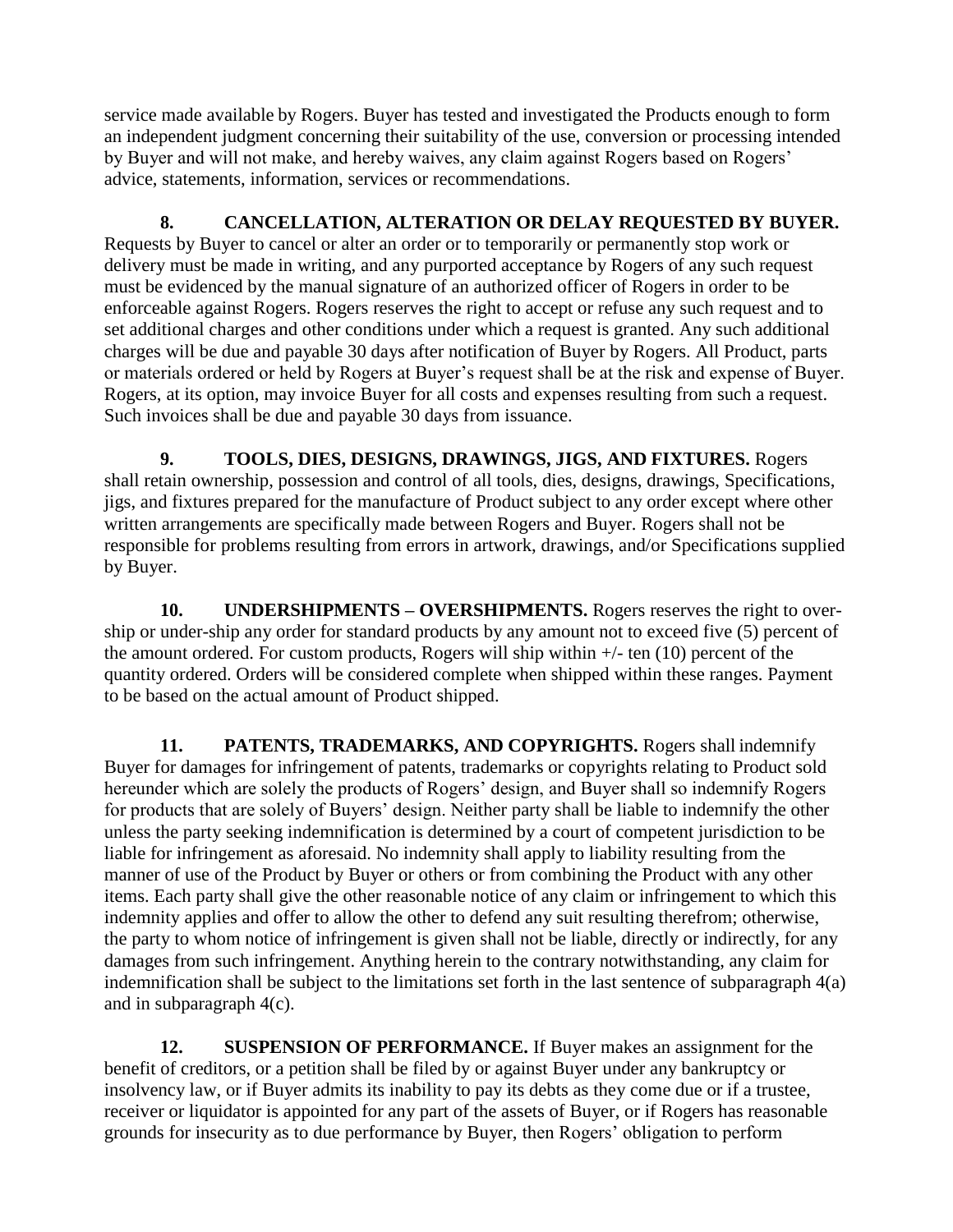hereunder shall immediately cease, unless Rogers thereafter otherwise agrees in writing with Buyer, Buyer's trustee, receiver or representative. Charges to Buyer shall be governed by the provisions of Paragraph 8.

**13. REPRODUCTION RIGHTS, NONDISCLOSURE.** Drawings, Specifications, reports, photographs, materials, information and other data of Rogers relating to this order and all proprietary rights and interests therein and the subject matter thereof ("Proprietary Information") shall remain the property of Rogers (which term, for purposes of this paragraph only, shall include any and all affiliates of Rogers). Buyer agrees that it will not, without the prior written consent of Rogers evidenced by the manual signature of an authorized officer of Rogers: (i) use Proprietary Information for the production or procurement of Product covered by this order or any similar product from any other source, (ii) reproduce or otherwise appropriate Proprietary Information, or (iii) disclose Proprietary Information or make it available to any unauthorized third party, in each case without obtaining Rogers' prior written consent evidenced by the manual signature of an authorized officer of Rogers. Buyer shall cause its employees, agents and others having access to Proprietary Information to be aware of, and to abide by, the terms of this paragraph. The parties acknowledge that damages at law may be an inadequate remedy for the breach or threatened breach by this paragraph 13, and that in the event of such a breach or threatened breach Rogers' rights hereunder may be enforced by injunction or other equitable remedy in addition to and not in lieu of its rights to damages at law.

**14. CONFLICTING TERMS.** These terms and conditions, along with the Specifications, constitute the entire agreement between the parties with regard to the subject matter hereof, and supersede all oral or written agreements and understandings with respect thereto. No terms in addition to or that conflict with these terms and conditions or the Specifications that are contained in any document produced by Buyer shall be binding upon Rogers unless agreed to in a document bearing the manual signature of an authorized officer of Rogers. If a purchase order, acceptance, confirmation or other communication from Buyer includes any term or condition contrary to, or in addition to, the terms and conditions stated herein or in the Specifications, Buyer's acceptance of the Product and services which are the subject hereof shall constitute Buyer's complete and unconditional assent to the terms hereof unless buyer clearly instructs Rogers in writing, prior to acceptance of the Product, to cancel the order. Buyer's communication of contrary or additional terms and conditions following acceptance of the Product shall be construed as an offer to supplement and/or amend Rogers' terms and conditions. Such offer shall be deemed rejected unless accepted by Rogers in a document bearing the manual signature of an authorized officer of Rogers.

**15. ELECTRONIC TRANSACTIONS.** Buyer and Rogers agree to conduct the transactions governed by these terms and conditions by electronic means except as to matters where a manual signature of an authorized Rogers officer is required hereby or as to matters which would increase Rogers' liability hereunder (including without limitation its warranty liability under paragraph 4), in which case an amendment or waiver complying with the terms of paragraph 18 bearing the manual signature of an authorized officer of Rogers shall be required.

**16. SECURITY INTEREST.** Rogers shall retain a security interest in all Product until payment in full of the purchase price thereof by Buyer. Buyer authorizes Rogers to file a financing statement covering any and all such Product at any time that Rogers determines in its discretion that past or future sales to Buyer should be made on a secured basis.